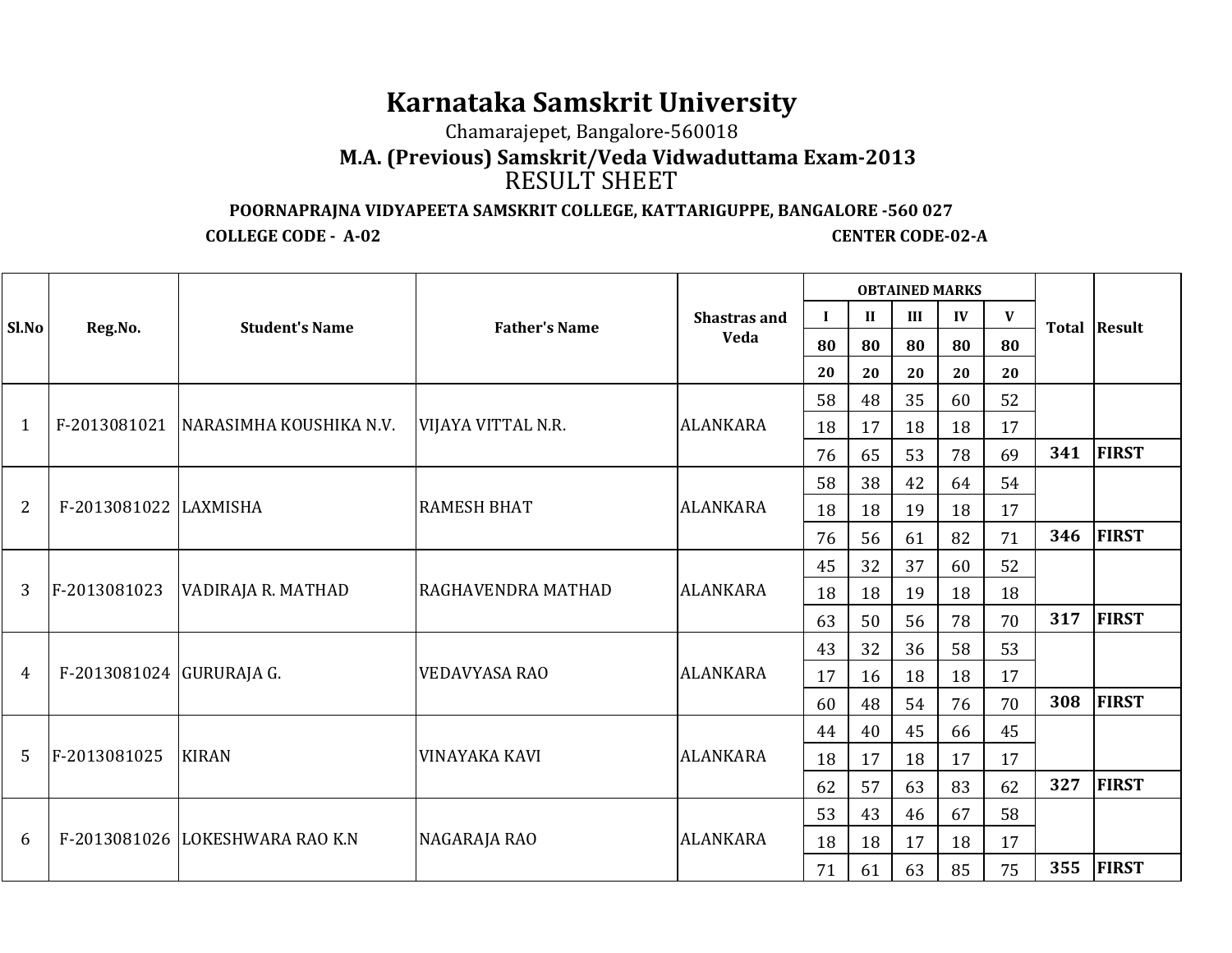| $\overline{7}$ |                         | F-2013081027 ANAND KUMAR PUROHIT    | <b>VADIRAJ</b>           | <b>ALANKARA</b> | 58 | 43              | 48 | 69 | 60 |     |               |
|----------------|-------------------------|-------------------------------------|--------------------------|-----------------|----|-----------------|----|----|----|-----|---------------|
|                |                         |                                     |                          |                 | 19 | 18              | 19 | 19 | 18 |     |               |
|                |                         |                                     |                          |                 | 77 | 61              | 67 | 88 | 78 | 371 | <b>FIRST</b>  |
|                |                         |                                     |                          |                 | 57 | 35              | 47 | 58 | 50 |     |               |
| 8              | F-2013081028            | HARISH GOPAL GUTTAL                 | <b>GOPALA GUTTAL</b>     | <b>ALANKARA</b> | 18 | 18              | 19 | 18 | 17 |     |               |
|                |                         |                                     |                          |                 | 75 | $\overline{53}$ | 66 | 76 | 67 | 337 | <b>FIRST</b>  |
|                |                         |                                     |                          |                 | 48 | 37              | 39 | 59 | 52 |     |               |
| 9              |                         | F-2013081029 MANJUNATHA C.          | CHANDRASHEKHARA RAO B.K. | <b>ALANKARA</b> | 17 | 16              | 17 | 17 | 16 |     |               |
|                |                         |                                     |                          |                 | 65 | 53              | 56 | 76 | 68 | 318 | <b>FIRST</b>  |
|                |                         |                                     |                          |                 | 53 | 33              | 39 | 50 | 47 |     |               |
| 10             | F-2013081030 SUTHIKSHNA |                                     | RADHAKRISHNA B.V.        | <b>ALANKARA</b> | 18 | 17              | 16 | 17 | 17 |     |               |
|                |                         |                                     |                          |                 | 71 | 50              | 55 | 67 | 64 | 307 | <b>FIRST</b>  |
|                |                         | F-2013081031 ARUN KUMAR MANJI R.    | RAMAKRISHNA MANJI        |                 | 54 | 33              | 39 | 56 | 48 |     |               |
| 11             |                         |                                     |                          | <b>ALANKARA</b> | 18 | 18              | 17 | 18 | 17 |     |               |
|                |                         |                                     |                          |                 | 72 | 51              | 56 | 74 | 65 | 318 | FIRST         |
|                | F-2013081032            | NARASIMHA RAO D.                    | RAMARAO D.               | <b>ALANKARA</b> | 44 | 19              | 36 | 40 | 43 |     |               |
| 12             |                         |                                     |                          |                 | 17 | 17              | 18 | 16 | 16 |     |               |
|                |                         |                                     |                          |                 | 61 | 36              | 54 | 56 | 59 | 266 | <b>SECOND</b> |
|                |                         |                                     |                          |                 | 57 | 33              | 38 | 53 | 52 |     |               |
| 13             | F-2013081033            | RAGHOTTAMA B.                       | VIJAYA RAO B.            | <b>ALANKARA</b> | 18 | 18              | 17 | 19 | 17 |     |               |
|                |                         |                                     |                          |                 | 75 | 51              | 55 | 72 | 69 | 322 | <b>FIRST</b>  |
|                |                         |                                     |                          |                 | 55 | 35              | 37 | 52 | 49 |     |               |
| 14             |                         | F-2013081034 NAVEEN N. JOSHI        | NARAYANA JOSHI           | <b>ALANKARA</b> | 18 | 17              | 18 | 16 | 17 |     |               |
|                |                         |                                     |                          |                 | 73 | 52              | 55 | 68 | 66 | 314 | <b>FIRST</b>  |
|                |                         |                                     |                          |                 | 41 | 55              | 38 | 65 | 49 |     |               |
| 15             |                         | F-2013081035 SRINIVAS S. HONNIDIBBA | SHESHACHAR S. HONNIDIBBA | <b>ALANKARA</b> | 18 | 17              | 18 | 17 | 17 |     |               |
|                |                         |                                     |                          |                 | 59 | 72              | 56 | 82 | 66 | 335 | FIRST         |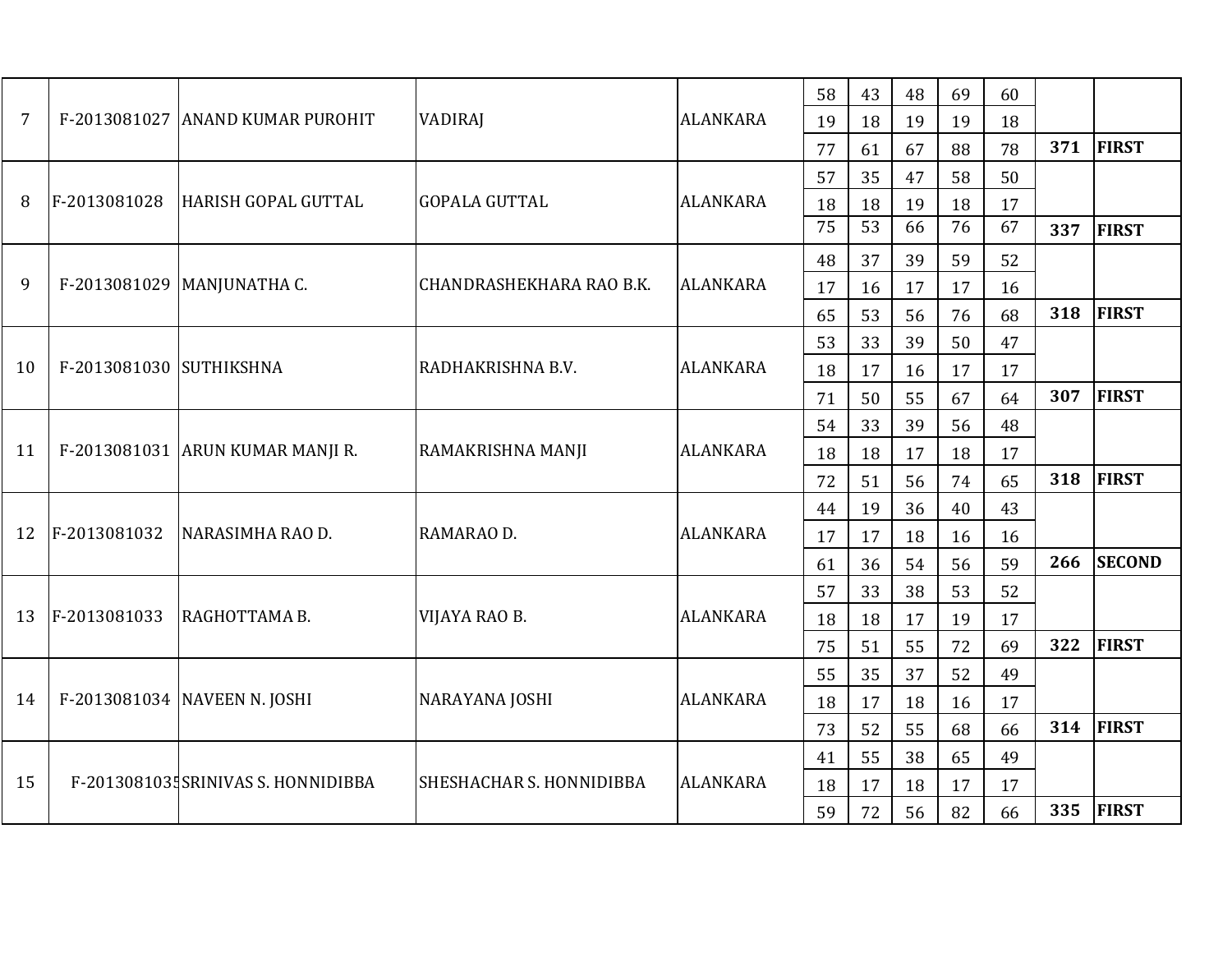| 16 |                        | F-2013081036L. SUDHEENDRA                   | L. JAYA RAO              | <b>ALANKARA</b>   | 45 | 48 | 41 | 61 | 35 |     |                  |
|----|------------------------|---------------------------------------------|--------------------------|-------------------|----|----|----|----|----|-----|------------------|
|    |                        |                                             |                          |                   | 18 | 18 | 19 | 18 | 19 |     |                  |
|    |                        |                                             |                          |                   | 63 | 66 | 60 | 79 | 54 | 322 | <b>FIRST</b>     |
|    |                        |                                             |                          |                   | ab | ab | ab | ab | ab |     |                  |
| 17 |                        | F-2013081037DHANANJAYA RAO                  | D. PRAHLADA RAO          | <b>ALANKARA</b>   | ab | ab | ab | ab | ab |     |                  |
|    |                        |                                             |                          |                   | ab | ab | ab | ab | ab |     | <b>ABSENT</b>    |
|    |                        |                                             |                          |                   | 61 | 43 | 44 | 63 | 46 |     |                  |
| 18 |                        | F-2013081038DHEERENDRA R.G.                 | RAGHAVENDRACHARYA V.G    | <b>ALANKARA</b>   | 18 | 18 | 19 | 17 | 17 |     |                  |
|    |                        |                                             |                          |                   | 79 | 61 | 63 | 80 | 63 | 346 | <b>FIRST</b>     |
|    |                        |                                             |                          |                   | 69 | 57 | 44 | 62 | 53 |     |                  |
| 19 |                        | F-2013081039 VENKATESH N. KULKARNI          | NARAYANA RAO KULKARNI    | <b>ALANKARA</b>   | 19 | 18 | 19 | 19 | 18 |     |                  |
|    |                        |                                             |                          |                   | 88 | 75 | 63 | 81 | 71 | 378 | <b>DISTINCTI</b> |
|    | F-2013081040           | <b>BHIMASEN GOPALACHAR</b><br><b>GUTTAL</b> | <b>GOPALACHAR</b>        | <b>ALANKARA</b>   | 46 | 32 | 44 | 61 | 36 |     |                  |
| 20 |                        |                                             |                          |                   | 19 | 18 | 19 | 19 | 18 |     |                  |
|    |                        |                                             |                          |                   | 65 | 50 | 63 | 80 | 54 | 312 | <b>FIRST</b>     |
|    |                        | F-2013081041 PRAVEEN BHAT                   | <b>VENKATRAMANA BHAT</b> | <b>ALANKARA</b>   | 55 | 32 | 35 | 46 | 36 |     |                  |
| 21 |                        |                                             |                          |                   | 18 | 17 | 18 | 18 | 17 |     |                  |
|    |                        |                                             |                          |                   | 73 | 49 | 53 | 64 | 53 | 292 | <b>SECOND</b>    |
|    |                        |                                             |                          |                   | 55 | 61 | 35 | 51 | 55 |     |                  |
| 22 | F-2013081042 VISHWAS K |                                             | <b>KRISHNA</b>           | NAVYANYAYA        | 19 | 19 | 18 | 19 | 19 |     |                  |
|    |                        |                                             |                          |                   | 74 | 80 | 53 | 70 | 74 |     | 351 FIRST        |
|    |                        |                                             |                          |                   | 53 | 62 | 33 | 55 | 56 |     |                  |
| 23 | F-2013081043           | SHRINIDHI S PYATI                           | <b>SHRIDHAR</b>          | <b>NAVYANYAYA</b> | 18 | 19 | 19 | 18 | 19 |     |                  |
|    |                        |                                             |                          |                   | 71 | 81 | 52 | 73 | 75 | 352 | <b>FIRST</b>     |
|    |                        |                                             | <b>RAGHAVENDRA</b>       | <b>NAVYANYAYA</b> | 47 | 52 | 40 | 49 | 50 |     |                  |
| 24 | 2013081044             | <b>UDAYAKRISHNA K.</b>                      |                          |                   | 19 | 18 | 18 | 18 | 19 |     |                  |
|    |                        |                                             |                          |                   | 66 | 70 | 58 | 67 | 69 |     | 330 FIRST        |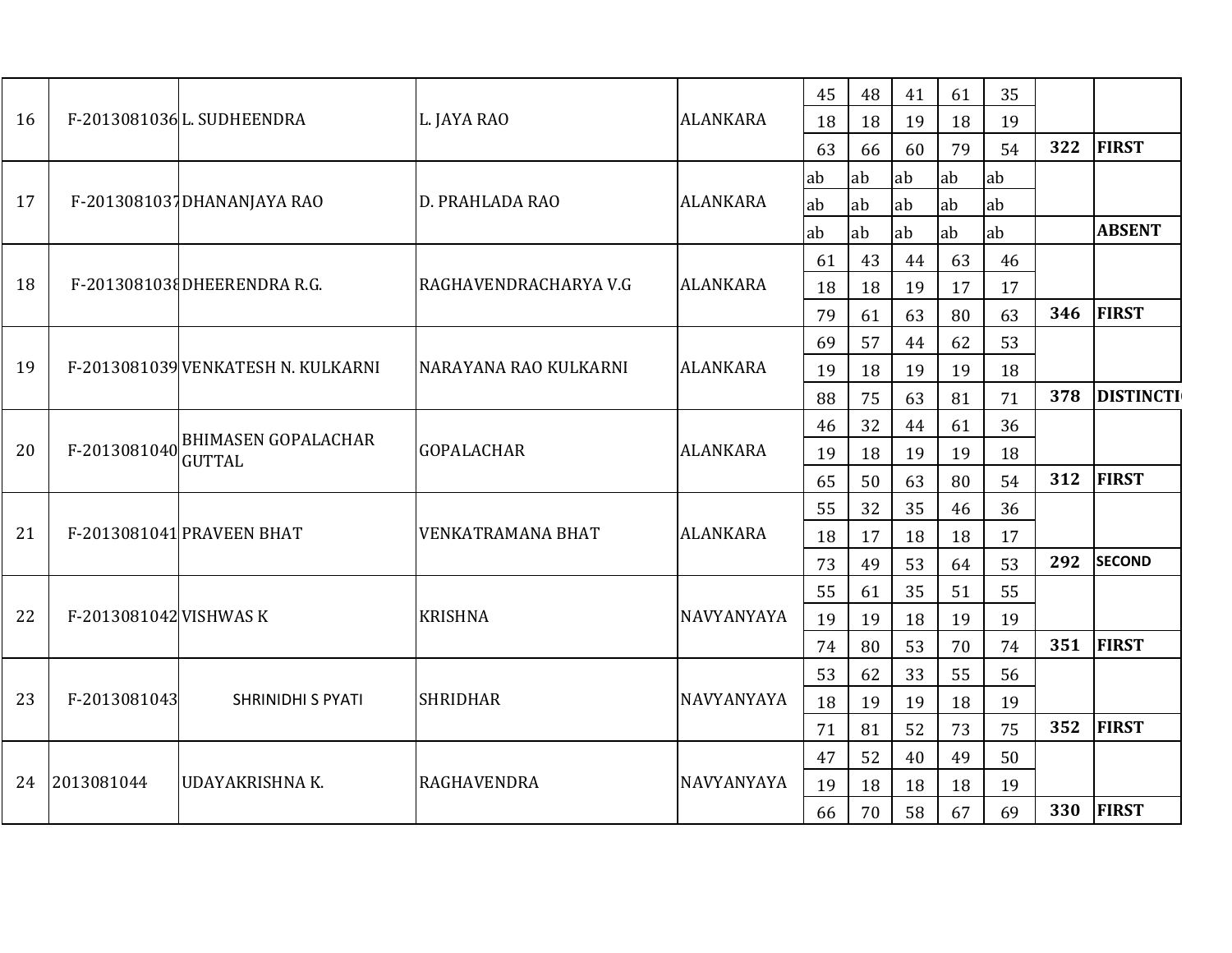|    |            |                         |                                                                 |               | 44       | 54       | 39       | 49       | 52       |     |                                                                                     |
|----|------------|-------------------------|-----------------------------------------------------------------|---------------|----------|----------|----------|----------|----------|-----|-------------------------------------------------------------------------------------|
| 25 | 2013081045 |                         | SRIKANTHA V. KALASAPURA VISHNUTHEERTHA S. KALASAPURA NAVYANYAYA |               | 19       | 18       | 19       | 19       | 18       |     |                                                                                     |
|    |            |                         |                                                                 |               | 63       | 72       | 58       | 68       | 70       | 331 | <b>FIRST</b>                                                                        |
|    |            |                         |                                                                 |               | 51       | 48       | 36       | 58       | 59       |     |                                                                                     |
| 26 | 2013081046 |                         | KRISHNANAGASAMPIGE A. VANDATHEERTHA NAGASAMPIONAVYANYAYA        |               | 19       | 18       | 19       | 18       | 19       |     |                                                                                     |
|    |            |                         |                                                                 |               | 70       | 66       | 55       | 76       | 78       | 345 | <b>FIRST</b>                                                                        |
|    |            |                         |                                                                 |               | 47       | 53       | 33       | 50       | 38       |     |                                                                                     |
| 27 | 2013081048 | ANANDATEERTHA M.R.      | R.G. MALAGI                                                     | NAVYANYAYA    | 18       | 18       | 19       | 19       | 18       |     | <b>FIRST</b><br><b>FIRST</b><br><b>FIRST</b><br><b>SECOND</b><br><b>DISTINCTION</b> |
|    |            |                         |                                                                 |               | 65       | 71       | 52       | 69       | 56       | 313 | FIRST                                                                               |
|    |            |                         |                                                                 |               | 52       | 53       | 36       | 54       | 52       |     |                                                                                     |
| 28 | 2013081047 | <b>MANJUNATHA</b>       | <b>BALAKRISHNA BHAT</b>                                         | NAVYANYAYA    | 19       | 18       | 18       | 19       | 19       |     |                                                                                     |
|    |            |                         |                                                                 |               | 71       | 71       | 54       | 73       | 71       | 340 |                                                                                     |
|    | 2013081049 | PUNEETHKUMAR M.         | MOHAN M.V.                                                      | <b>DWAITA</b> | 55       | 43       | 52       | 58       | 51       |     |                                                                                     |
| 29 |            |                         |                                                                 |               | 19       | 19       | 18       | 18       | 18       |     |                                                                                     |
|    |            |                         |                                                                 |               | 74       | 62       | 70       | 76       | 69       | 351 |                                                                                     |
|    | 2013081050 | <b>SUNIL KUMAR K.S.</b> | SUBRAHMANYA BHAT                                                |               | 42       | 42       | 46       | 41       | 51       |     |                                                                                     |
| 30 |            |                         |                                                                 | <b>DWAITA</b> | 18<br>60 | 18<br>60 | 17<br>63 | 18<br>59 | 16<br>67 | 309 |                                                                                     |
|    |            |                         |                                                                 |               | 41       | 43       | 41       | 41       | 38       |     |                                                                                     |
| 31 | 2013081051 | GOPALAKRISHNA H.K.      | <b>RAMESHA HEBBAR</b>                                           | <b>DWAITA</b> | 19       | 19       | 19       | 18       | 17       |     |                                                                                     |
|    |            |                         |                                                                 |               | 60       | 62       | 60       | 59       | 55       | 296 |                                                                                     |
|    |            |                         |                                                                 |               | 54       | 44       | 52       | 48       | 45       |     |                                                                                     |
| 32 | 2013081052 | RAGHURAM G.R.           | <b>GURURAJA RAO K.</b>                                          | <b>DWAITA</b> | 19       | 19       | 19       | 19       | 18       |     |                                                                                     |
|    |            |                         |                                                                 |               | 73       | 63       | 71       | 67       | 63       | 337 | <b>FIRST</b>                                                                        |
|    |            |                         |                                                                 |               | 57       | 62       | 65       | 57       | 56       |     |                                                                                     |
| 33 | 2013081053 | SHIVARAMA GUPTA B.      | <b>B. YOGANANDAM</b>                                            | <b>DWAITA</b> | 17       | 17       | 16       | 16       | 16       |     |                                                                                     |
|    |            |                         |                                                                 |               | 74       | 79       | 81       | 73       | 72       | 379 |                                                                                     |
|    |            |                         |                                                                 |               | 44       | 41       | 47       | 48       | 48       |     |                                                                                     |
| 34 | 2013081054 | SUDARSHANA TANTRI T.    | VENKATARAMANA TANTRI T.                                         | <b>DWAITA</b> | 16       | 18       | 17       | 17       | 17       |     |                                                                                     |
|    |            |                         |                                                                 |               | 60       | 59       | 64       | 65       | 65       |     | <b>313 FIRST</b>                                                                    |